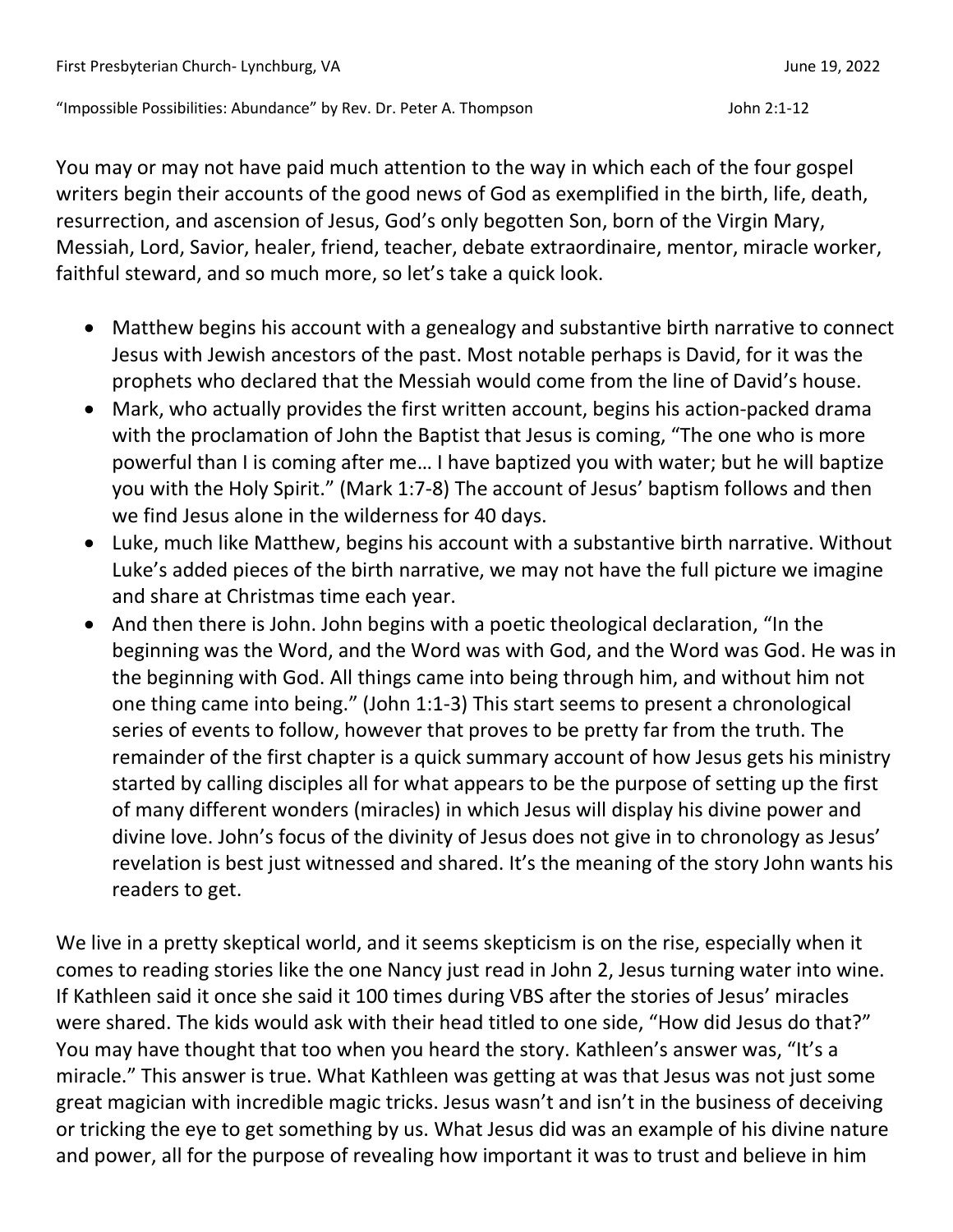and God, for only God can truly provide enough of all we need. But how can he do that. This miracle begins to tell us.

I like what one commentator offers, "Notice the simplicity of this account, how easily, how quietly, with such dignity this was done. Jesus says simply, "'Fill the jars with water.'" And they filled them to the brim -- not with decaffeinated coffee, but with 120 to 180 gallons of plain, pure water. Then Jesus said, "Now draw some out, and take it to the steward of the feast." There was no prayer, no word of command, no hysterical shouting, no pleading with screwed-up face, no laying on of hands, no binding of Satan, no hocus-pocus or mumbo-jumbo -- nothing. He did not even touch the water. He did not even taste it afterward to see if it had happened. He simply said, "Take it to the governor of the feast." What a beautiful, simple dignity! The water simply became wine. Yet this happened within the limits of a natural process. The water did not become milk, nor did it change into Coca-Cola. What happened was something that happens also in nature. Water is being changed into wine in every vineyard in Northern California right now! It involves a long process of growth, of gathering and crushing; it involves the activity of women and men and the process of fermentation. But it is a natural process."

In his very helpful book *Miracles*, C. S. Lewis points out that every miracle of Jesus is simply a kind of short-circuiting of a natural process; a doing instantly something which in general takes a longer period of time. Lewis says, "Each miracle writes for us in small letters something that God has already written, or will write, in letters almost too large to be noticed, across the whole canvas of nature." Is that what Jesus is doing: overleaping the elements of time, of growth, gathering, crushing, and fermenting? He takes water -- an inorganic, non-living, commonplace substance -- and without a word, without a gesture, without any laying on of hands, in utter simplicity, the water becomes wine, an organic liquid, a product of fermentation, belonging to the realm of life. Jesus, God, maker of heaven and earth, has the marvelous ability to master the processes of nature.

Normally when a process of nature is short-circuited, the results are affected, and the product is not as good. I have a quote in my office that says, "Don't rush things that need time to grow." I mean, we are talking about wine here and wine needs time to age to be at it's best. The very force of this miracle depended upon the fact that it was good wine. This is confirmed by the amazement of the steward of the feast when he drank the wine. Can't you see him taking a cup and sipping it, then swirling it around, smelling of it, drinking it again, smacking his lips and saying, "That's Paul Masson, 1979! It's the best wine I ever drank!" The servants, according to John's account, were smiling to themselves. They knew what had happened. Jesus had happened. God had happened. They remained silent for it was not their place to speak, but they confirmed the fact that this good wine, the best wine, came from jars that had been filled with water.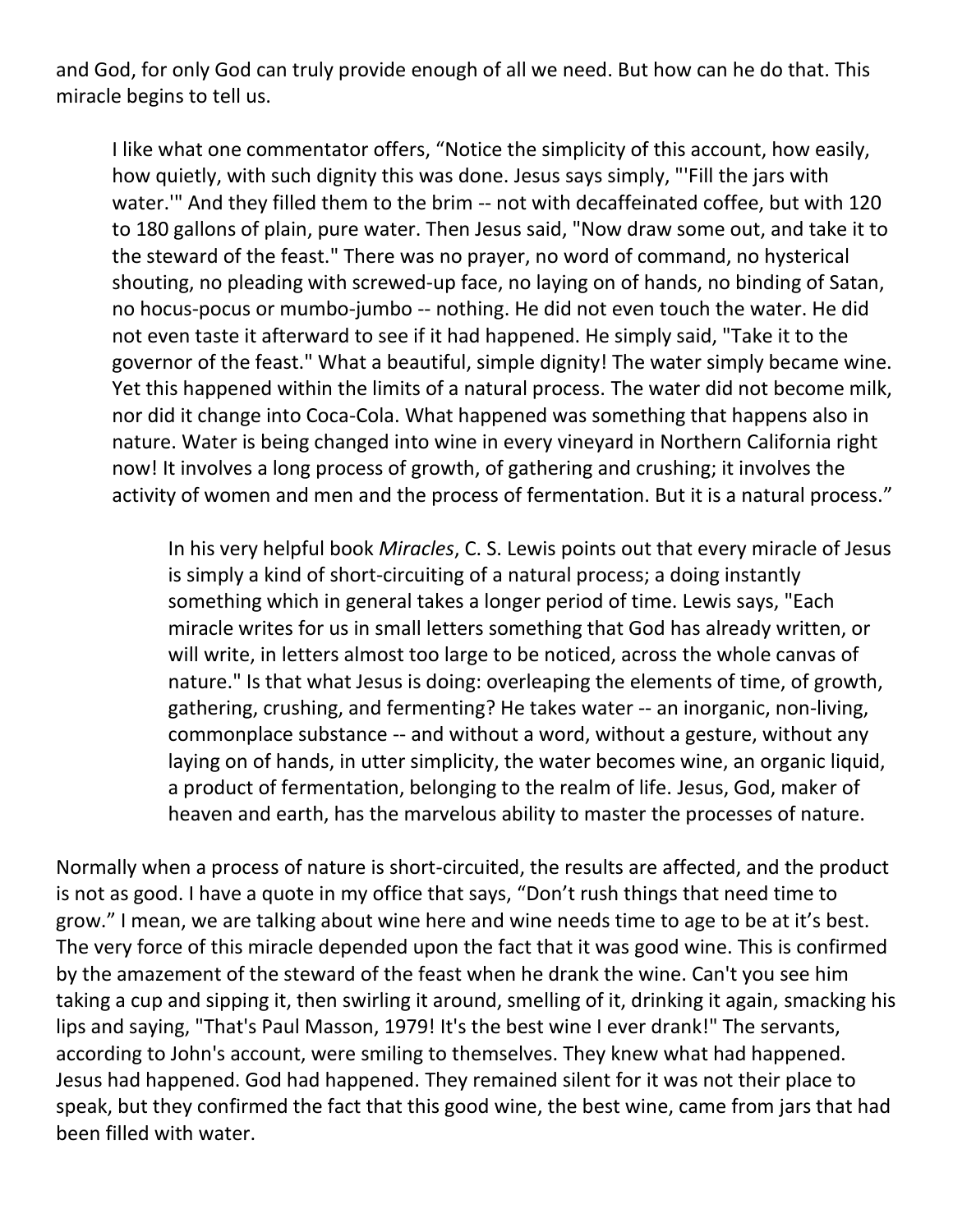John's purpose for sharing this miracle was not to highlight the natural process of water being turned into wine. John's purpose always in the stories he shares about Jesus is to blow our minds with the truth of who God is, how God acts, and how we are to act as God's faithful children. Isn't that what a sign is for: to tell you something that you would not otherwise know; to manifest a significance that might otherwise be hidden? Isn't that what John means when he says that this miracle was a sign? What it pictured was the normal outcome of the combination of human and divine activity. We can fill water jars; only God can turn water into wine! We do the ordinary, the commonplace, the normal activity, but God touches it, and brings it to life and gives it flavor, fragrance, and effect. That is the meaning of this sign: it is an indication of what the ministry of Jesus is going to be like whenever he touches a human life, not only during his lifetime on earth, but also through all the running centuries to come, whenever his ministry would be present in the world.

Another reference I like from C. S. Lewis' book, *Miracles*, says, "If we open such books as Grimm's Fairy Tales, or the Italian Epics, we find ourselves in a world of miracles so diverse that they can hardly be classified. Beasts turn into men and men into beasts, or trees. Trees talk, ships become goddesses, and a magic ring can cause tables richly spread with food to appear in solitary places... If such things really happen, they would, I suppose, show that nature was being invaded. But they would show she was being invaded by an alien power. The fitness of the Christian miracles, and their difference from those mythological miracles, lies in the fact that they show invasion by a power which is not alien. They are what might be expected to happen when she is invaded not simply by a god, but by the God of nature; by a power which is outside her jurisdiction; not as a foreigner but as a Sovereign. They proclaim that he who has come is not merely a king, but the King, and the King of nature, her King and ours."

Brothers and sisters in Christ, perhaps more than anything else, I believe this miracle reveals to us that God is a God of abundance, that God knows what we need and will provide only the best for us, and also that we, because of God, not only have enough, but are enough. When we bring God into our situations (allow God to be an active participant in our life) all the humdrum, commonplace activities are touched with a new power that makes them fragrant, flavorful, enjoyable, and delightful, giving joy and gladness to the heart.

The opposite of abundance is scarcity. What do we know about scarcity? Well, during recent years fighting through the pandemic, there was a scarcity of toilet paper, a scarcity of time spent with loved ones, a scarcity of money for many whose jobs were affected, a scarcity of "normalcy." There is a scarcity of baby formula available and hunger concerns around the world, even right here on the streets of Lynchburg, reveal there is a scarcity of food access to those looking for their next meal. Scarcity is relative but it is real. What do we do about it? We could turn to Jesus, "Jesus, Jesus, do something" like Mary did at the wedding. Prayer is always a good option. We could act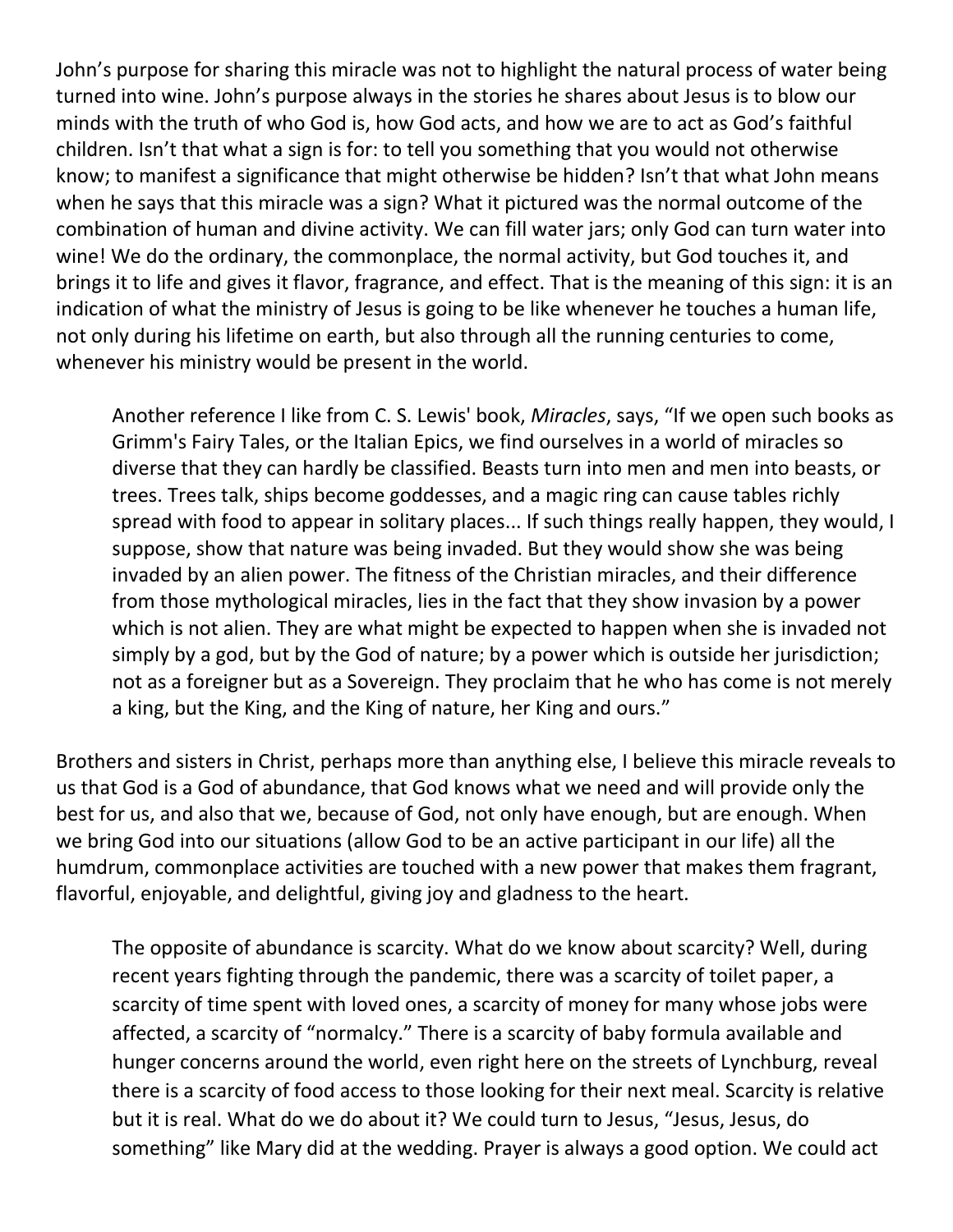and do something with what we have. Sharing is always a good option. We are called to do something as faithful disciples of Jesus and partners in ministry.

If we stop long enough and think about the last few years, where there has been scarcity there has also been generosity. And not just a little generosity, but an abundance. There has been the time spent with those we live with (perhaps we should mention an abundance of patience as well), time and effort given by medical staff and frontline workers, communities rallying around those in need of various resources, of God's grace and comfort when we are at the end of our rope.

In times of anxiety and fear, it is easy to revert to a scarcity mindset. But a scarcity mindset is a barrier to God's generosity and abundance. In John 10:10, Jesus declares, "I came that they (we can read that as you and me), may have life, and have it abundantly." We are invited by God to have an abundance mindset.

Developed and taught from her background as the daughter and granddaughter of Episcopal priests and her years as a student at the London School of Economics, Olivia Saunders offers a modern-day parable that needs repeating and shows how switching our thinking from one of scarcity to one of abundance gives us the potential (with God's help of course) to do extraordinary things.

Holding up a tomato to a crowd of hungry and curious learners, Olivia asks the question, "How many seeds are in this tomato?" To answer the question the hungry and curious learners broke out into small groups and tried to solve the "problem" Olivia posed. Each group had many different ways of calculating an answer. Our group tried to do it by visually recreating what we "thought" an inside of a tomato looked like, quartering it and then, estimating the seeds in each section. The answers differed by a few seeds to a thousand or more seeds.

After waiting just long enough, Olivia said, "There are enough". Enough for me to save to plant next year, enough for me to give to my neighbors so they too can have tomatoes, and then, next year, they will save seeds and give seeds to others just as I will again share my seeds. Thus, "the theory of abundance".

Olivia left the hungry and curious, now somewhat amazed, learners with this sobering question, "Who benefits from seedless fruits and vegetables?" Answer, "The person who has the seeds." Our reality, Olivia points out, is that in an abundant community we have the seeds.

When you think about it, isn't that a miracle able to be played out right here and now?